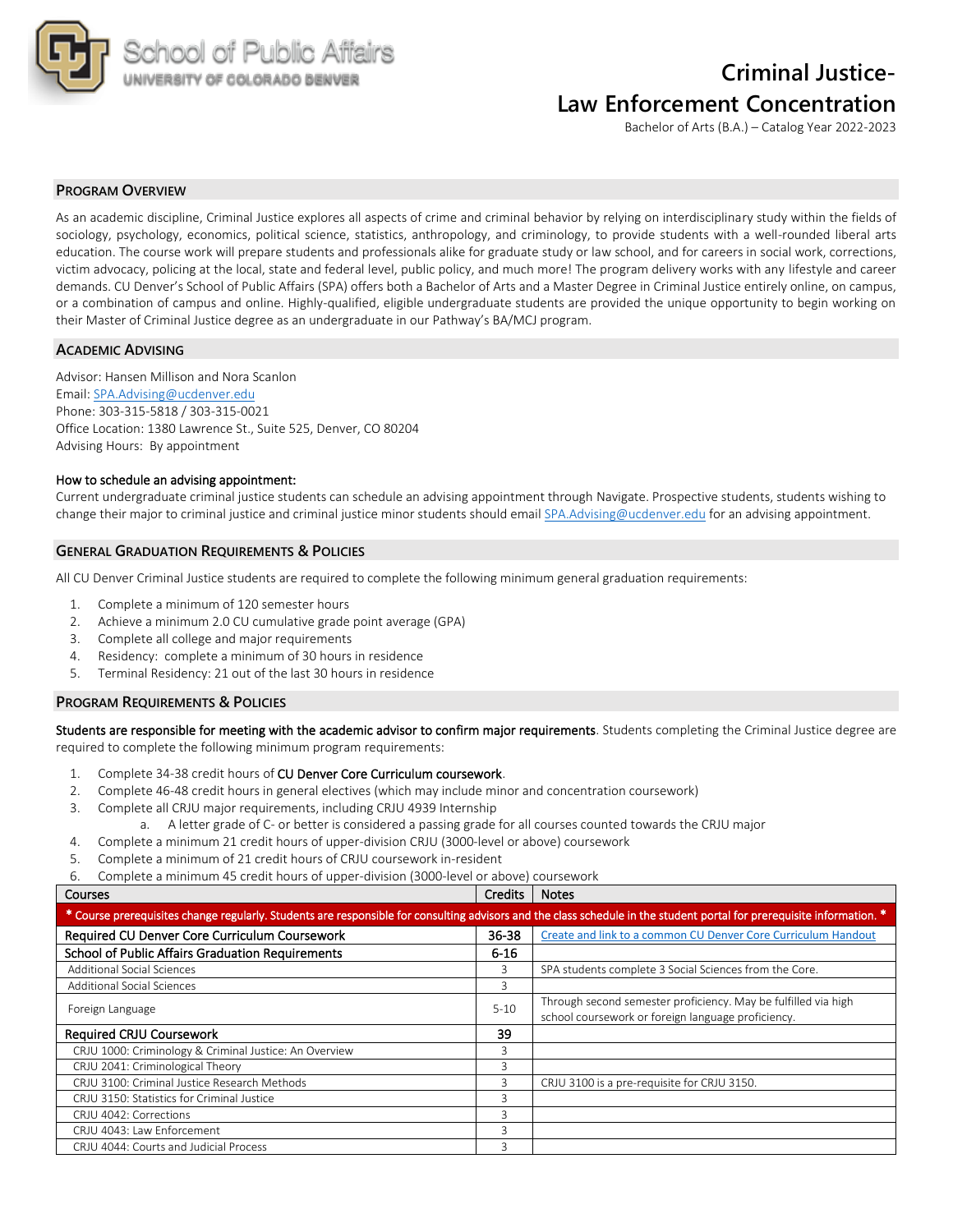

## **Criminal Justice-Law Enforcement Concentration**

Bachelor of Arts (B.A.) – Catalog Year 2022-2023

| CRJU 4939: Criminal Justice Internship                 | $3 - 9$                  | All students must work with CU Denver's Experiential Learning<br>Center (ELC) to enroll and earn credit for their internship.                                                                                                                                                       |
|--------------------------------------------------------|--------------------------|-------------------------------------------------------------------------------------------------------------------------------------------------------------------------------------------------------------------------------------------------------------------------------------|
| SOCY 1001: Understanding the Social World              | 3                        |                                                                                                                                                                                                                                                                                     |
| <b>CRJU Major Electives</b>                            | 6                        | Students must select 6 additional 3000-level (or above) CRJU credit<br>hours. For students completing the Law Enforcement Concentration,<br>these credits will come from the concentration requirements.                                                                            |
| Outside of CJ Major Electives                          | 6                        | Students must select 6 credit hours from the pre-approved Outside<br>of CJ Major Electives list.                                                                                                                                                                                    |
| Law Enforcement Concentration                          | 12                       | Students should work with their academic advisor to optimize course<br>selection for the concentration.                                                                                                                                                                             |
| CRJU 4540 Evidence-Based Approaches in Law Enforcement | 3                        | Required course for concentration.                                                                                                                                                                                                                                                  |
| Topic Area Electives (2 courses)                       | 6                        | Reference your degree audit and the current catalog for the most<br>updated and complete list of elective options.                                                                                                                                                                  |
| Professional Skills Elective (1 course)                | $\overline{\mathcal{E}}$ | Reference your degree audit and the current catalog for the most<br>updated and complete list of elective options                                                                                                                                                                   |
| <b>General Electives</b>                               | $15-27$                  | Students must have a minimum of 120 credits to graduate with a<br>CRJU degree. A minimum of 45 credits must be at 3000-level or<br>above. The number of general electives vary depending on what<br>each student needs to complete 120 credit and 45 credits of upper-<br>division. |

### **SAMPLE ACADEMIC PLAN OF STUDY**

The following academic plan is a *sample* pathway to completing degree requirements for this major. Students should tailor this plan based on previously completed college coursework (e.g., AP, IB, CLEP, dual/concurrent enrollment, and transfer credit), course availability, and individual preferences related to course load, schedules, or add-on programs such as minors or double-majors. This plan assumes the student does not need to complete Foreign Language at CU Denver.

|                   | Semester 1                                                | <b>CRS</b> | Semester 2                                                | CR             |
|-------------------|-----------------------------------------------------------|------------|-----------------------------------------------------------|----------------|
| One<br>Year       | CRJU 1000 (CU Denver Core SOCIAL SCIENCE)                 | 3          | MATH 1010, MATH 1110 or MATH 2830                         | $\overline{4}$ |
|                   | <b>ENGL 1020</b>                                          | 3          | <b>ENGL 2030</b>                                          | $\overline{3}$ |
|                   | SOCY 1001 (CU Denver Core SOCIAL SCIENCE)                 | 3          | <b>CU Denver Core HUMANITIES</b>                          | 3              |
|                   | <b>CU Denver Core ARTS</b>                                | 3          | CU Denver Core BEHAVIORAL SCIENCE                         | 3              |
|                   | First-Year Experience                                     | 3          | CU Denver Core SOCIAL SCIENCE                             | $\overline{3}$ |
|                   | Semester 3                                                | <b>CRS</b> | Semester 4                                                | CR             |
| Two               | CRJU 2041                                                 | 3          | CRJU 4042                                                 | 3              |
|                   | CU Denver Core SCIENCE (non-lab)                          | 3          | CU Denver Core INTERNATIONAL PERSPECTIVES                 | $\overline{3}$ |
| Year              | Foreign Language (if needed) / General Elective           | $3 - 5$    | Foreign Language (if needed) / General Elective           | $3-$           |
|                   | Minor / General Elective                                  | 3          | CU Denver Core SCIENCE (lab)                              | $\overline{4}$ |
| $\omega$<br>Three | Semester 5                                                | <b>CRS</b> | Semester 6                                                | <b>CR</b>      |
|                   | CRJU 4043                                                 | 3          | CRJU 3150                                                 | $\overline{3}$ |
|                   | CRJU 3100                                                 | 3          | CU Denver Core CULTURAL DIVERSITY                         | 3              |
|                   | CRJU Major Elective/ Law Enforcement Concentration Course | 3          | CRJU Major Elective/ Law Enforcement Concentration Course | $\overline{3}$ |
| Year              | Minor / General Elective                                  | 3          | Outside of CJ Major Elective                              | $\overline{3}$ |
|                   | Minor / General Elective                                  | 3          | Minor / General Elective                                  | 3              |
| Four<br>Year      | Semester 7                                                | CRS        | Semester 8                                                | <b>CR</b>      |
|                   | <b>CRJU 4939</b>                                          | 3          | Law Enforcement Concentration Course                      | 3              |
|                   | <b>CRJU 4044</b>                                          | 3          | Minor / General Elective                                  | 3              |
|                   | Outside of CJ Major Elective                              | 3          | Minor / General Elective                                  | 3              |
|                   | Law Enforcement Concentration Course                      | 3          | Minor / General Elective                                  | 3              |
|                   | Minor / General Elective                                  | $3 - 4$    | Minor / General Elective                                  | 3              |

| Semester 1                                                | <b>CRS</b>     | Semester 2                                                |                |
|-----------------------------------------------------------|----------------|-----------------------------------------------------------|----------------|
| CRJU 1000 (CU Denver Core SOCIAL SCIENCE)                 | 3              | MATH 1010, MATH 1110 or MATH 2830                         | 4              |
| <b>FNGL 1020</b>                                          | 3              | <b>ENGL 2030</b>                                          | 3              |
| SOCY 1001 (CU Denver Core SOCIAL SCIENCE)                 | 3              | <b>CU Denver Core HUMANITIES</b>                          | $\overline{3}$ |
| <b>CU Denver Core ARTS</b>                                | 3              | CU Denver Core BEHAVIORAL SCIENCE                         | 3              |
| First-Year Experience                                     | 3              | CU Denver Core SOCIAL SCIENCE                             | 3              |
| Semester 3                                                | CRS            | Semester 4                                                | CRS            |
| <b>CRJU 2041</b>                                          | 3              | CRJU 4042                                                 | 3              |
| CU Denver Core SCIENCE (non-lab)                          | $\overline{3}$ | CU Denver Core INTERNATIONAL PERSPECTIVES                 | 3              |
| Foreign Language (if needed) / General Elective           | $3 - 5$        | Foreign Language (if needed) / General Elective           | $3 - 5$        |
| Minor / General Elective                                  | 3              | CU Denver Core SCIENCE (lab)                              | 4              |
| Semester 5                                                | <b>CRS</b>     | Semester 6                                                | CRS            |
| <b>CRJU 4043</b>                                          | 3              | CRJU 3150                                                 | 3              |
| <b>CRJU 3100</b>                                          | 3              | CU Denver Core CULTURAL DIVERSITY                         | 3              |
| CRJU Major Elective/ Law Enforcement Concentration Course | 3              | CRJU Major Elective/ Law Enforcement Concentration Course | 3              |
| Minor / General Elective                                  | $\overline{3}$ | Outside of CJ Major Elective                              | 3              |
| Minor / General Elective                                  | 3              | Minor / General Elective                                  | 3              |
| Semester 7                                                | CRS            | Semester 8                                                | <b>CRS</b>     |
| <b>CRJU 4939</b>                                          | 3              | Law Enforcement Concentration Course                      | 3              |
| <b>CRJU 4044</b>                                          | 3              | Minor / General Elective                                  | 3              |
| Outside of CJ Major Elective                              | 3              | Minor / General Elective                                  | 3              |
| Law Enforcement Concentration Course                      | 3              | Minor / General Elective                                  | 3              |
| Minor / General Elective                                  | $3 - 4$        | Minor / General Elective                                  | 3              |

*The number of credits per semester will vary depending on course selection. Students must complete 120 credits minimum.*